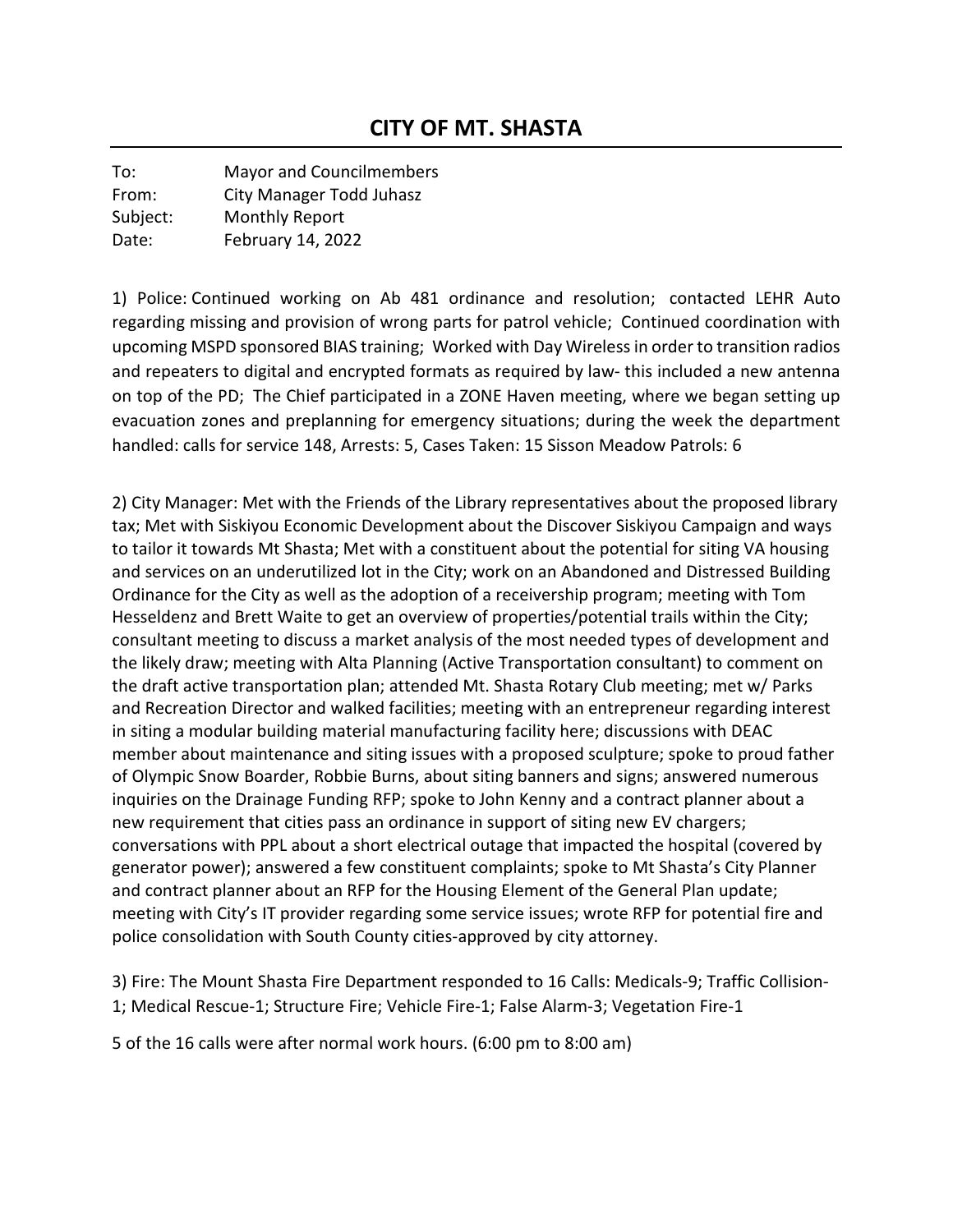Mount Shasta Fire Department personnel worked throughout the week on general duties ;keeping the Fire Department clean and sanitized; worked on the fuel reduction project at Roseburg-brush was continuously cut and burned on Wednesday morning; The Chief attended a sprinkler inspection at North Mount Shasta Boulevard address; a meeting was held with Air Quality Control at the Black Butte Transfer Station regarding the large green waste piles to be burned within the month; Wednesday night fire training was held; training on the location of tools and equipment on multiple engines; The Chief attended a Zone Haven meeting at the district station on Michele Drive- Cal OES, Cal Fire, Siskiyou County Sheriff's Office, Mount Shasta Police Department, and CHP attended the meeting and discussed transition from Code Red to Zone Haven; a meeting at the Black Butte Transfer Station with Cal Fire; Mount Shasta Fire personnel assisted on setting up a welcome home for Olympian Robert Burns; on Saturday, February 12, Mount Shasta Fire Department hosted a South County fire training regarding Ladder Truck operations and awareness; Weed City Fire Department, Cal Fire Weed, Cal Fire McCloud, and Dunsmuir-Castella Fire Department all joined in the training.

4) Public Works: Weekly Bac-T routine samples collected and tested-all passed; water samples for Perchlorate at all 3 water sources were collected- results as pending. Tank 1 water projectinstallation of 10" water main tie in from the Quail Hill Tank line completed; completed all of the water lateral connections to existing meters on Mc Cloud Ave last Wednesday-this section of the waterline project is now in use; contractor also began concrete sidewalk and driveway restoration on McCloud Ave- PW's crew performed water shutdown of this section to enable tie in; completed installing new water sampling site in front of 514 McCloud Ave; contractor continued installation of 12" water main down through the Meadow Brook subdivision through Mt View Dr.; PW's crew continued locating utilities for waterline project; crews trimmed trees at various locations to allow for traffic and equipment clearance and to improve visibility; the WWTP construction project contractors are continuing to pour concrete walls for main structure.

5) Planning: EV Stations Code – Worked on developing EV Charger approval code; short term rental application reviews; home occupations 319 Merritt; ABC permit renewal processing; BLA Cross and Cross Petroleum –copied recording documents and filed electronically and in address file; Walk, Bike, Ride Mt Shasta – responded to questions from ALTA Planning re: draft bike and ped recommendations; attended weekly check in with ALTA; reviewed and responded where appropriate to emails re: County, Parks, and USFS comments/trails; updated the website with revised date for ATP public workshop; attended pre-application meeting for Alma street triplex and ADU and provided follow up information; Livescan forms for Greenheart applicants- Since the PD is currently not doing Livescan, these are referred to other police departments. The Greenheart cannabis applicants seeking addition of owners; provided guidance to code enforcement regarding steps to take for an unpermitted sign removal; talked with parents of Olympic ski competitor regarding installation of banner over Mt Shasta Blvd; attended Zoom